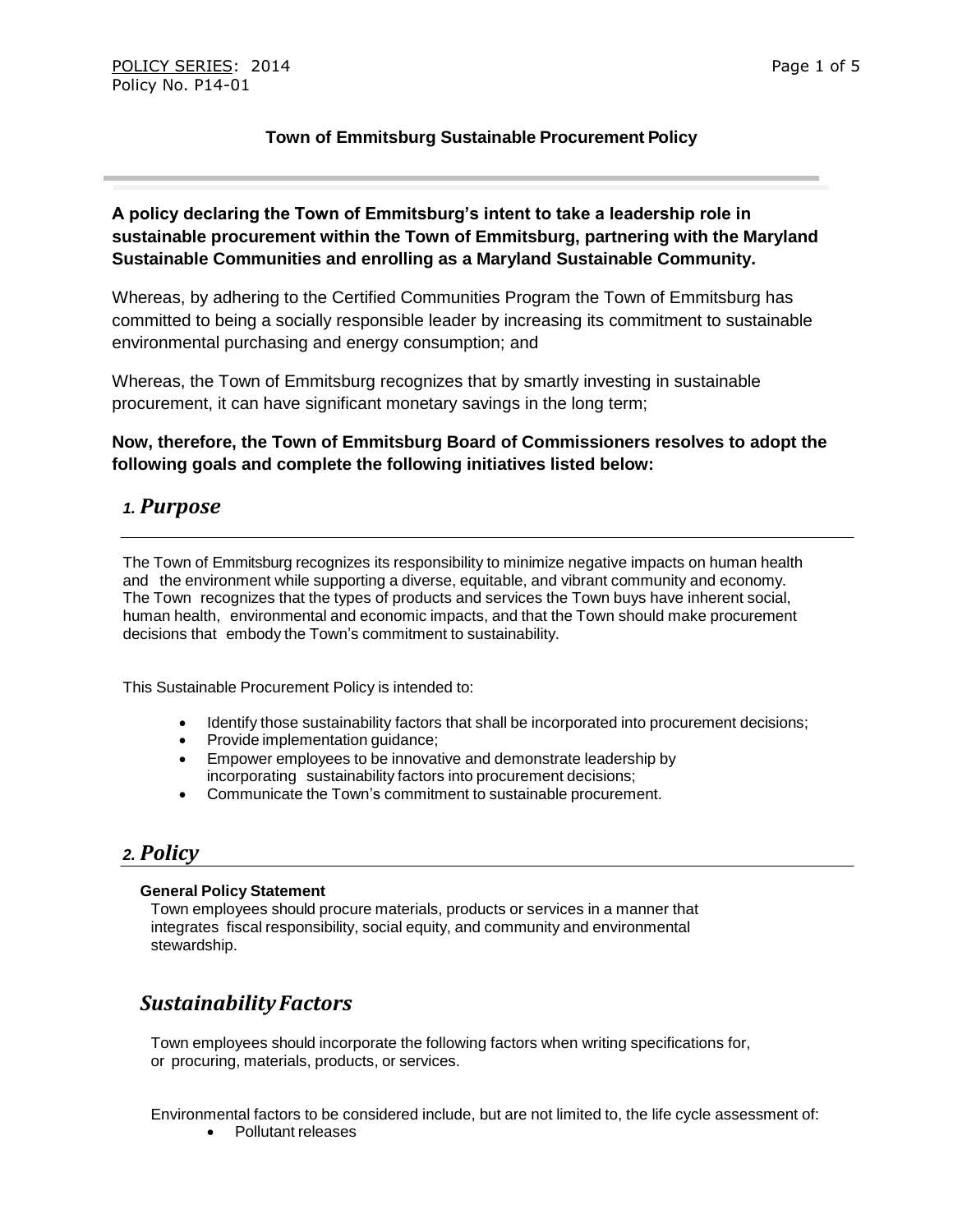- Toxicity, especially the use of persistent, bioaccumulative, and toxic (PBT) chemicals
- Waste generation
- Greenhouse gas emissions
- **Energy consumption**
- Depletion of natural resources
- Impacts on biodiversity

Social equity factors to be considered include, but are not limited to:

- Human health impacts
- Use of local businesses
- Use of State of Maryland Minority, Women, and Emerging Small Businesses

Fiscal Factors to be considered include, but are not limited to:

- Use reduction; buy only what you really need
- Product performance and quality
- Life-cycle cost assessment; lowest total cost
- Leveraging buying power
- Impact on staff time and labor
- Long-term financial/market changes

While not all factors will be incorporated into every purchase, it is the intent of this policy that Town employees will make a good faith effort to incorporate and balance these factors to the maximum extent possible.

## *Use of Best Practices*

Town employees will utilize best practices in sustainable procurement as they evolve. As it applies to this policy, best practices in sustainable procurement are those that utilize leading edge sustainability factors, standards, and procedures in an efficient and effective way that is successful and replicable.

## *Toxics in Products and Services*

Town employees will utilize the framework of the Precautionary Principle as a guide when evaluating the comparative toxicity of products and services.

## *Use of Social and Environmental Product or Service Labels*

Town employees are encouraged to use independent, third-party social and/or environmental (eco) product or service label standards when writing specifications for, or procuring materials, products, or services, so long as such labels:

- Were developed and awarded by an impartial third-party;
- Were developed in a public, transparent, and broad stakeholder process; and
- Represent specific and meaningful leadership criteria for that product or service category.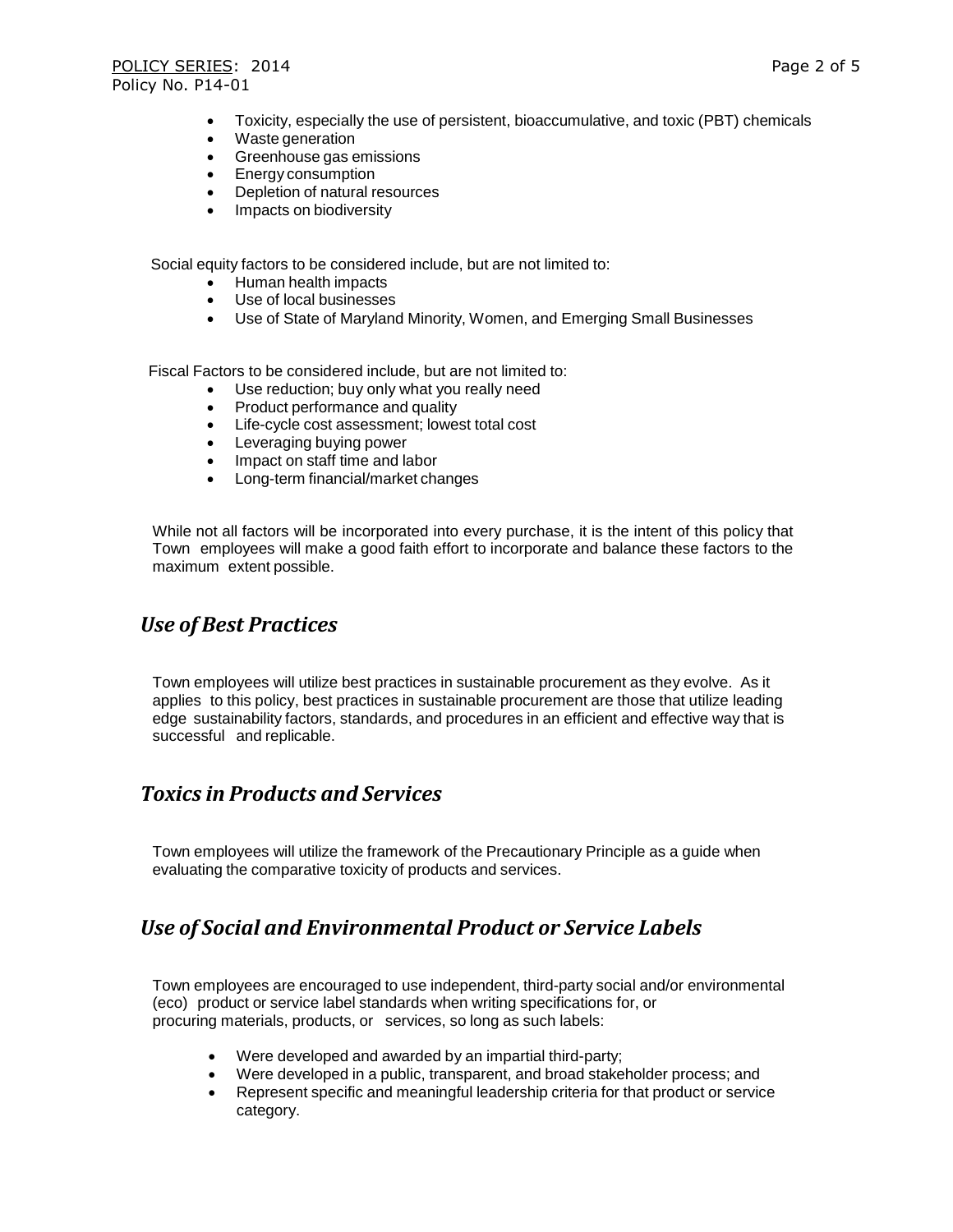In addition, whenever possible, label standards used in product or service specifications should represent standards that take into account multiple attributes and life-cycle considerations, with claims verified by an independent third-party.

## *Town Code and State Law*

It is the intent of this policy to complement Town Code and State laws.

#### *3. Implementation andResponsibilities*

#### **Product and Service Standards**

The Town Manager shall be responsible for:

- Ensuring Town staff utilizes product and service standards and best practices that comply with this policy. Examples include, but are not limited to, standards for minimum recycled content, energy efficiency, and prohibited toxic ingredients;
- Ensuring that when the need for developing a Town standard or best practice in sustainable procurement arises, staff will participate and collaborate with other applicable staff so as to harmonize and continuously improve standards throughout the Town;
- Encouraging pilot testing for environmentally preferable/sustainable products; and
- Ensuring internal policies and procedures reference this policy and incorporate the use of sustainable products and services that meet the intent of this policy.

The Town Manager shall be responsible for:

 Providing resources for assisting departments with standards and best practices in sustainable procurement.

# *Education*

The Town Manager shall be responsible for:

- Building awareness of this policy through information dissemination and incorporation into routine employee trainings;
- Encouraging employee attendance at internal and external trainings related to sustainability; and
- Encouraging the use of environmentally preferable/sustainable products and services through information dissemination, development of internal procedures, pilot testing, and leading by example.
- Developing employee sustainable procurement resources such as, but not limited to, standards, specifications, tools, and best practices;
- Developing buyer-specific training on sustainable procurement best practices that meet the intent of this policy;
- Developing inter-office communication among staff about sustainable procurement best practices; and
- Taking the lead in communicating to existing and potential contractors and the public about this policy and related Town requirements.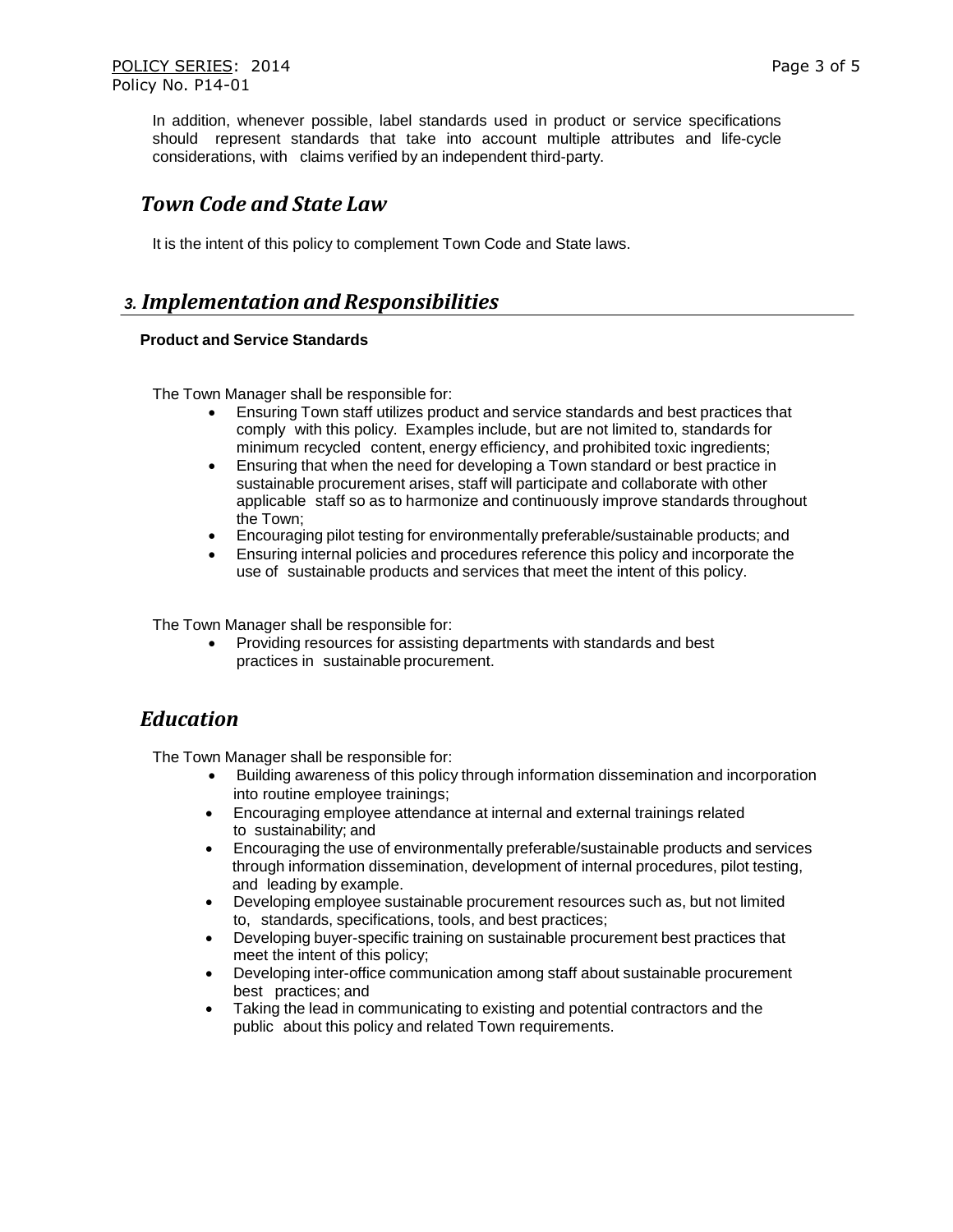#### *Data Collection and Performance Reporting*

The Town shall be responsible for:

- Cooperating in gathering information for the purposes of tracking, reporting, and evaluating the Town's sustainable procurement activities and evaluating the effectiveness of this policy
- Integrating department-specific sustainable procurement goals into Town's sustainability plans.
- Incorporating a progress report on sustainable procurement activities and the effectiveness of this policy into the Town's annual or biennial report.

#### *Resources*

The Town shall commit to providing the appropriate dedicated staff levels and related funding to support the implementation and coordination of this policy. This includes activities such as, but not limited to, employee training and resources, professional services, product/service pilot tests, and educational materials.

## *PolicyReview*

The Town Manager shall be responsible for periodically bringing together internal stakeholders to review this policy for updates or to otherwise determine whether this policy is in alignment with other Town sustainability efforts and policies. The policy review shall be completed at least every year, but may be done on a more frequent basis as needed.

## *1. APPENDIX A: DEFINITIONS*

"Biodiversity": the total diversity of all organisms and ecosystems at various spatial scales (genes, populations, species, ecosystems, and biomes). Biodiversity is often used as a measure of the health of biological systems.

"Environmentally Preferable": products or services that have a lesser or reduced effect on human health and the environment when compared with competing products or services that serve the same purpose. This comparison may consider raw materials acquisition, production, manufacturing, packaging, distribution, reuse, operation, maintenance, or disposal of the product or service.

"Life Cycle Assessment or Life Cycle Analysis (LCA)": the comprehensive examination of a product's environmental and economic effects throughout its lifetime including new material extraction, transportation, manufacturing, use, and disposal.

"Life Cycle Cost Assessment (LCCA)": the comprehensive accounting of the total cost of ownership, including initial costs, energy and operational costs, longevity and efficacy of service, and disposal costs.

"Persistent, Bioaccumulative, and Toxic (PBT) Chemicals": chemicals that are toxic, persist in the environment, and bioaccumulate in food chains.